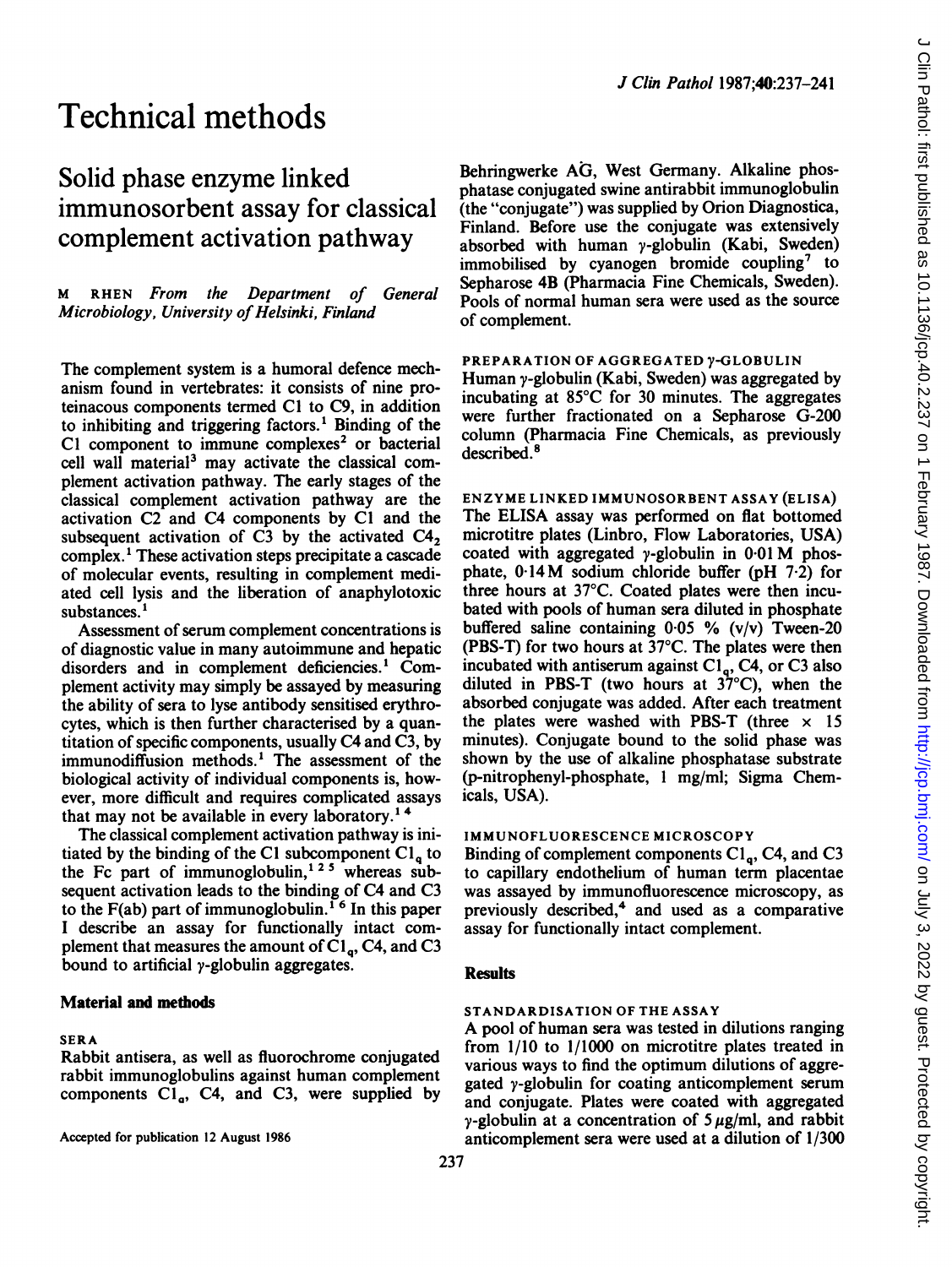

Fig 1 Binding of complement components  $Cl_a$ , C4 and C3 to solid phase aggregated  $\gamma$ -globulin. Vertical axes indicate absorbance at 405 nm; horizontal axes indicate reciprocity of serum dilution (complement source). Line symbols are as follows:  $\bigcirc \cdots \bigcirc$  serum diluted in PBS-T;  $\bigcirc \cdots \bigcirc$  serum diluted in PBS-T supplemented with 0.01 M edetic acid;  $\Box \cdots \Box$  heat inactivated serum diluted in PBS-T.

and the conjugate at a dilution of 1/500, respectively. Under these conditions human serum pool dilutions ranging from 1/10 to 1/100 gave a uniform absorbance with anti-Cl<sub>q</sub>, C4, or C3, indicating that the complement binding epitopes on the solid phase  $\gamma$ -globulins were saturated. Dilutions ranging from 1/100 to 1/500 showed a dose dependent decrease in the absorbance, whereas dilutions of 1/1000 usually gave absorbances close to the background (figs 1 and 2). In the comparative immunofluorescence assay serum pools were positive for all three components to a dilution of 1/80.

#### EFFECT OF INHIBITORS

known to destroy the C1 component of complement.<sup>5</sup> and, as expected, heat inactivated serum pools did not show any binding of the  $Cl<sub>a</sub>$ , C4, or C3 components (fig 1). Celation of divalent cations also interferes with complement activation as the C1 component is disintegrated into its subcomponents in the absence of Ca<sup>++</sup>.<sup>1</sup> In the presence of  $10 \text{ mM}$  edetic acid the binding of C4 was abolished, whereas the binding of  $Cl<sub>a</sub>$  was weaker, and that of C3 clearly decreased (fig 1).



Fig 2 Effect of soluble aggregated  $\gamma$ -globulin on binding of complement to solid phase aggregated  $\gamma$ -globulin. Axes are the same as those in fig 1. Line symbols are:  $\bigcirc$  ---  $\bigcirc$  serum diluted in PBS-T;  $\bullet$  ---  $\bullet$  serum diluted in phosphate buffered saline containing  $I \mu g/ml$ ;  $\Box \cdots \Box = 2.5 \mu g/ml$ ; and  $\Box \cdots \Box = 5 \mu g/ml$  of aggregated y-globulin. Samples were preincubated at  $+37^{\circ}$ C for 30 minutes before testing.